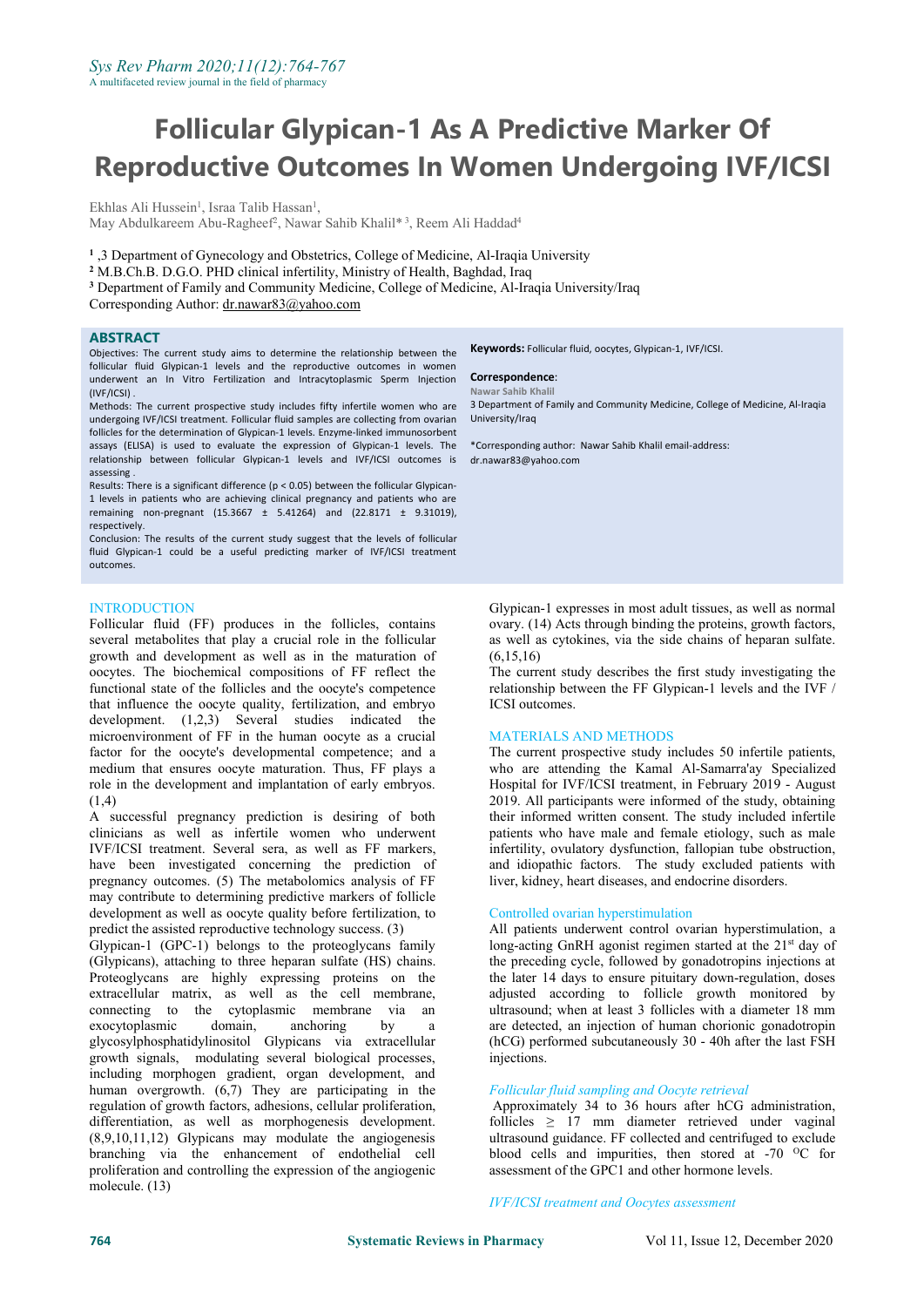The laboratory clinical embryologist has performed the procedure of IVF/ICSI. The oocyte maturity status was determined 20-30 minutes after oocyte collection. The Oocytes were assessed as a germinal vesicle (GV), prophase I, and stage II metaphase (MII). The presence of the first polar body indicated oocyte maturity (MII). (13) And the mature oocytes MII were inseminated .

#### *Fertilization, Embryo culture, and Embryo transfer*

After IVF / ICSI performance, oocytes placing in cell culture, and evaluating results of fertilization within 16-20h. Fertilization rate and embryo formation are determining. Embryos are grading as Grade I and II embryos (good quality) with <20% cytoplasmic fragmentation and with uniform blastomeres. Grade III and IV embryos (poor quality) with ≥50% fragmentation of cytoplasm and unequal blastomeres. On days2 to 3 of embryonic development, transferring fresh embryos is performing. Determining the number of transferring embryos is basing on the quality of embryo and

# the couple's recommendation.

#### *Follicular Fluid GPC1 Determination*

All follicular fluid samples are examining on the same day for measuring the follicular GPC1 levels, by using a commercially available ELISA kit, Human Glypican 1 (GPC1) ELISA kit; H CUSABIO. According to the manufacturer's instructions, the sensitivity is <0.39 ng / ml, and the sample volume is 50-100μl with a detection range between 1.56ng/ml-100ng/ml.

#### *Statistical analysis*

This study is a prospective study design with an analytical aspect. SPSS version 25.0 is using for the statistical analysis. Data analysis is using an unpaired t-test of association **Table 1 Clinical characteristics ofpatients undergoing IVF/ICSI-ET**

(bivariate analysis) for evaluating the IVF/ICSI pregnancy outcome variable with the patients' demographics and hormonal data as independent variables. Independent variables with a significance level of P< 0.05 in the bivariate analysis are furtherly including in the multivariate analysis of the Binary logistics regression analysis technique for determining the significant predictors associated with IVF/ICSI pregnancy success, as well as for eliminating the effect of confounding factors on the outcome variable.

#### RESULTS

Table 1 was summarized the clinical characteristics of patients who underwent controlled ovarian hyperstimulation. According to clinical pregnancy outcomes, patients were divided into pregnant and non-pregnant groups. Clinical pregnancy was positive in 16 patients, while it was negative in 34 patients. Based on the analysis of data, the current results indicating there was a highly significant difference (p <0.001) between the ages of both groups, with an average age of both groups, was  $(25.07 \pm 4.026)$  and  $(30.13 \pm 4.704)$ , respectively.

Based on an unpaired t-association test (bivariate analysis), the current study indicating there was a significant difference ( $p < 0.05$ ) between several explanatory variables in both groups, including the number of the retrieval oocytes, endometrial thickness, fertilization rate ratio, FSH, mature oocytes MII, Grade I and Grade II embryos, as well as the number of transferred embryos. Additionally, there was a significant difference ( $p \le 0.05$ ) in the level of FF GPC1 in patients who had a clinical pregnancy compared to non pregnant patients  $(15.3667 \pm 5.41264)$   $(22.8171 \pm 9.31019)$ respectively. While other parameters, including the duration of infertility, LH, LH/FSH ratio, and the GV stage, showed no significant difference in both groups.

| Characteristic                 | Pregnant              | Non-pregnant          | Significance        |       |       |  |
|--------------------------------|-----------------------|-----------------------|---------------------|-------|-------|--|
| $(Mean \pm SD)$                | $(n=16)$              | $(n=34)$              | Mean<br>differences |       | $P^*$ |  |
| Age (years)                    | $25.07 \pm 4.026$     | $30.13 \pm 4.704$     | 5.076               | 3.642 | 0.001 |  |
| Duration of infertility (yrs.) | $4.80 \pm 1.656$      | $4.94 \pm 1.714$      | 0.143               | 0.273 | 0.786 |  |
| Serum E2 (pg/ml)               | $3.8107 \pm 4.88087$  | $2.6907 \pm 4.14900$  | 1.11095             | 0.829 | 0.411 |  |
| $LH$ (pmol/l)                  | $6.6067 \pm 3.19183$  | $6.6829 \pm 2.49098$  | 0.07619             | 0.091 | 0.928 |  |
| FSH (mIU/ml)                   | $4.7133 \pm 2.07532$  | $6.4943 \pm 2.42134$  | 1.78095             | 2.481 | 0.017 |  |
| LH/FSH ratio                   | $1.5840 \pm 0.97516$  | $1.1584 \pm 0.63678$  | 0.42567             | 1.836 | 0.073 |  |
| GPC1 in FF (ng/ml)             | $15.3667 \pm 5.41264$ | $22.8171 \pm 9.31019$ | 7.45048             | 2.887 | 0.006 |  |
| MI oocytes                     | $3.8667 \pm 1.68466$  | $2.9429 \pm 1.02736$  | 0.92381             | 1.972 | 0.064 |  |
| MII oocytes                    | $5.4000 \pm 2.13140$  | $3.6286 \pm 1.53557$  | 1.77143             | 3.317 | 0.002 |  |
| GV stage                       | $1.7333 \pm 1.032280$ | $1.7714 \pm 0.87735$  | 0.03810             | 0.133 | 0.894 |  |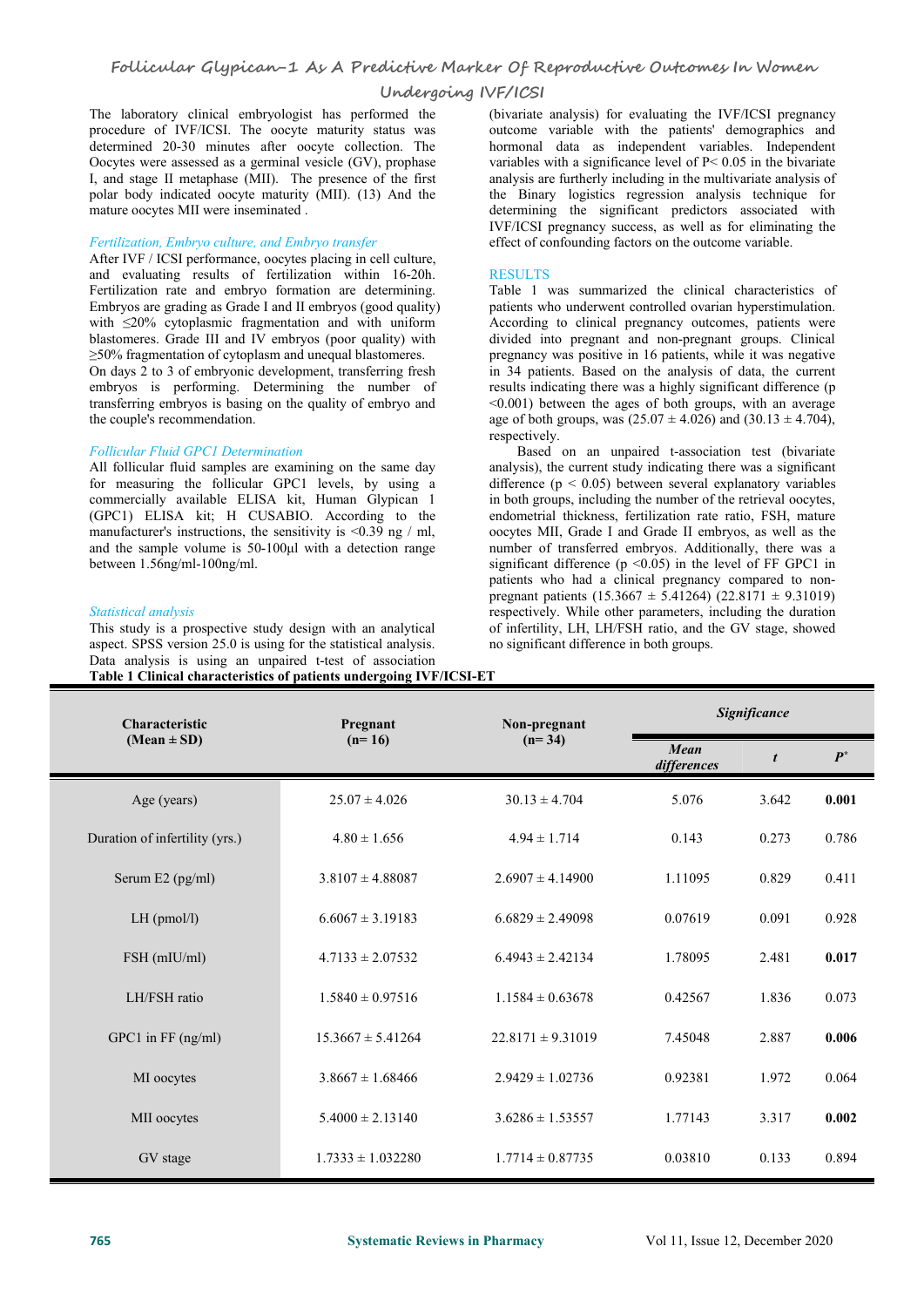## **Follicular Glypican-1 As A PredictiveMarker Of Reproductive Outcomes In Women Undergoing IVF/ICSI**

| Endometrial thickness (mm) | $9.85 \pm 0.904$      | $9.28 \pm 0.868$     | 0.570   | 2.101 | 0.041 |
|----------------------------|-----------------------|----------------------|---------|-------|-------|
| Retrieved oocytes (n)      | $11.2667 \pm 3.95450$ | $8.4000 \pm 2.43986$ | 2.86667 | 3.135 | 0.003 |
| Fertilization rate $(\% )$ | $59.33 \pm 11.169$    | $47.57 \pm 10.667$   | 11.762  | 3.525 | 0.001 |
| Grade I embryos (n)        | $3.67 \pm 1.345$      | $2.23 \pm 1.352$     | 1.438   | 3.451 | 0.001 |
| Grade II embryos (n)       | $2.40 \pm 0.986$      | $1.77 \pm 0.770$     | 0.629   | 2.428 | 0.019 |
| Transferred embryos (n)    | $2.07 \pm 0.258$      | $2.40 \pm 0.604$     | 0.333   | 2.049 | 0.046 |

\* P value of unpaired t-test. IVF/ICSI-ES, in vitro fertilization intracytoplasmic sperm injection- embryo transfer; FF, follicular *fluid, E2; Estradiol, LH, luteinizing hormone; FSH, follicle‑stimulating hormone; LH/FSH ratio; luteinizing hormone/* follicle-stimulating hormone ratio. MI; prophase I, MII; metaphase II stage GV; germinal vesicle, and GPC1; Glypican-1.

Based on a statistical significance criterion of less than 0.05 in the current study, the results indicating that only the FF GPC1 was affecting the outcomes of IVF / ICSI pregnancy.

Since the nine explanatory variables by bivariate (Unpaired ttest) analysis were significantly associated with the IVF/ICSI pregnancy outcomes, furtherly they evaluated by multivariate analysis. These nine explanatories (independent) variables were entered simultaneously in binary logistic regression by using Enter Method.

The output was indicating there was a significant difference between the full model as well as the null model = 23.896, P  $\leq 0.05$ . The model had a sensitivity of 60% and a specificity of 91.4%, with an overall predictive accuracy of 82%. The

fit of the model was verified furtherly by the fittest of Hosmer- Lemeshow goodness. Multicollinearity was also checked with no violation detection.

The Logistic regression coefficient, Wald test, and the odds ratio were represented by the Exponential coefficient "Exp (B)" for each of the predictors is revealed in (Table 2). The logistic regression output showed an inverse contribution

of the follicular GPC1 level to IVF / ICSI pregnancy outcomes, as a reduction of one unit of follicular GPC1 protein was a predicted to have a substantial increase of  $0.875$  times of a positive IVF / ICSI outcome, after a modification of the other explanatory variables included in the model (OR= 0.875; 95% CI: 0.768 - 0.998) (P <0.05).

**Table 2 Predictors for IVF/ICSI-ET pregnancy success by logistic regression**

|                              | $\bullet$ |       | -     |    |       |          |                   |
|------------------------------|-----------|-------|-------|----|-------|----------|-------------------|
| <b>Explantory Variable</b>   | B         | S.E.  | Walid | df | sig   | Exp(B)   | $95\%$ C.I.       |
| Age (years)                  | $-0.084$  | 0.139 | 0.361 |    | 0.548 | 0.920    | $(0.700 - 1.208)$ |
| $FSH$ (mIU/ml)               | $-0.258$  | 0.225 | 1.316 |    | 0.251 | 0.773    | $(0.498 - 1.200)$ |
| MII oocytes                  | $-0.150$  | 0.462 | 0.106 |    | 0.745 | 0.861    | $(0.348 - 2.129)$ |
| Endometrial thickness (mm)   | $-0.641$  | 0.791 | 0.656 |    | 0.418 | 0.527    | $(0.112 - 2.485)$ |
| Retrieved oocytes            | 0.362     | 0.425 | 0.726 |    | 0.394 | 1.436    | $(0.625 - 3.301)$ |
| Fertilization rate $(\% )$   | 0.074     | 0.061 | 1.467 |    | 0.226 | 1.077    | $(0.955 - 1.215)$ |
| Grade I embryos (n)          | 0.110     | 0.603 | 0.033 |    | 0.855 | 1.116    | $(0.342 - 3.641)$ |
| Grade II embryos (n)         | $-0.697$  | 0.865 | 0.650 |    | 0.420 | 0.498    | $(0.091 - 2.712)$ |
| Transferred embryos (n)      | $-0.841$  | 1.296 | 0.421 |    | 0.517 | 0.431    | $(0.034 - 5.474)$ |
| GPC1 protein in $FF$ (ng/ml) | $-0.133$  | 0.067 | 3.955 |    | 0.047 | 0.875    | $(0.768 - 0.998)$ |
| Constant                     | 7.541     | 8.220 | 0.842 |    | 0.359 | 1884.448 |                   |

### **DISCUSSION**

Several studies recognized the FF as a significant environment of oocytes development, influenced fertilization, and embryonic development. (17,18) FF is a significant source of non-invasive biomarkers for predicting the quality of oocyte and embryo. (19)

Glypican-1 continues to be well interesting in the research field to elucidate their mechanistic roles as well as diagnostic value in the clinical settings. (6)

Few studies evaluate the role of FF GPC-1 to elucidate their effect on the results of assisted reproductive technology. And this is the first report that evaluates the expression of FF GPC-1 in infertile women who received IVF/ICSI treatment as well as their association with the pregnancy outcome.

Based on the clinical characteristics of the patients, the current study shows there is a significant difference ( $p \le 0.05$ ) between the level of FF GPC1 in patients who are achieving clinical pregnancy and patients who are remained nonpregnant,  $(15.3667 \pm 5.41264)$  and  $(22.8171 \pm 9.31019)$ respectively.

One study demonstrated during the periovulatory period, GPC-1 could improve the localized signals and might restrict the GDF9 diffusion in the cumulus. Proteoglycan was upregulated rapidly by the cumulus cells rather than the granulosa cells. Consequently, this depletion of GPC1 from in vitro matrix (IVM) is compatible with a deficiency in components of the extracellular matrix (ECM). (11)

Another study identified distinct proteoglycan expression profiles on the cell membrane and the extracellular matrix of the ovary versus ovarian tumors. The study showed that the normal ovary expressed all of the HSPGs. (14)

Moreover, few studies demonstrated the GPC-1 expression in a histochemical ovarian section. During the preovulatory process, significant alteration of proteoglycans was showed during follicular development and atresia. Proteoglycan concentration was higher in membrana granulosa and FF of the atretic follicles. The upregulation of proteoglycans in